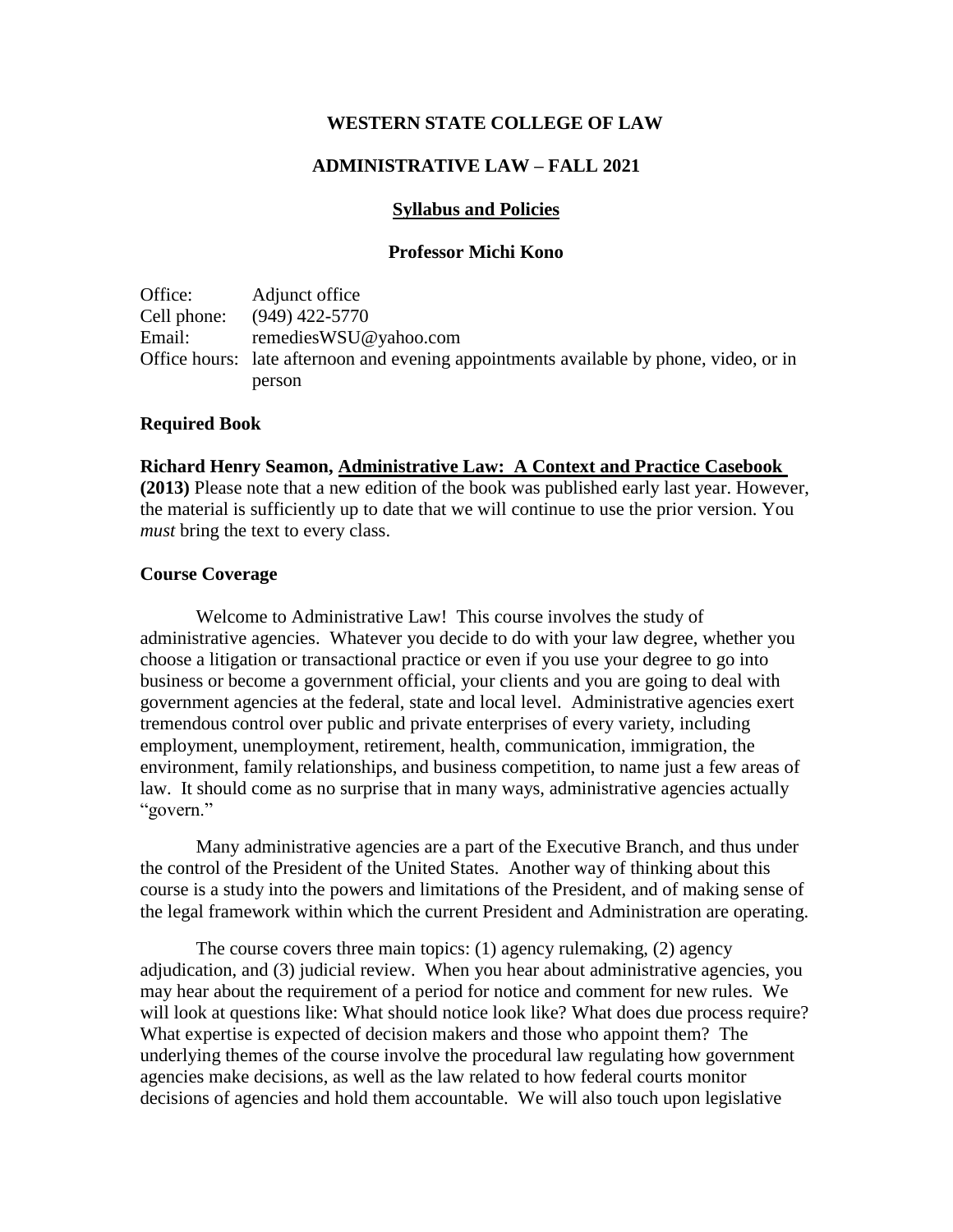and executive oversight of government agencies, the central challenges of governance (such as the tension between administrative efficiency and due process) as well as the importance of historical context. Although comparisons to state (in particular California) administrative law and policy will be raised from time to time, the primary focus of this class is on federal administrative law.

The successful completion of Administrative Law with a final grade of 2.5 or higher will allow students to earn one Foundation Law Point. Administrative Law is an elective course that is a component of the Business Law and Immigration Law Certificate Programs.

# **Course Objectives**

After completion of this course, you should be able to competently:

- Understand, and think critically about, the principles and policies behind our current and past system of administrative law. As noted above, these principles and policies cut across a wide range of practice areas, and the course is geared towards helping you identify common themes and problems raised by the administrative state.
- Analyze principles of administrative law as applied to hypothetical fact patterns (and eventually, to real-life practice after you graduate).
- Understand the relevance of statutes, regulations, federal court caselaw, agency decisions and other forms of informal adjudication in administrative law.
- Locate relevant administrative law authorities and properly cite to those authorities.
- Communicate, both orally and in writing, appropriate legal and factual arguments in support of each side of opposing positions that frequently arise in the administrative law context.
- Demonstrate reliability, responsibility, good judgment, self-motivation, hard work, professionalism, courtesy, and critical self-reflection.

### **Examinations and Grading**

Administrative Law is a graded course. Your grade will be based on your performance on a midterm and final examination. The midterm will be multiple choice and short answer. The final will be a timed essay, which will require you to apply knowledge from the entire course to solve an Administrative Law problem. The midterm will count 30%; the final will count 70%. However, if your score on the final is higher, your final will count 100%. Additional grade points will be awarded for class participation.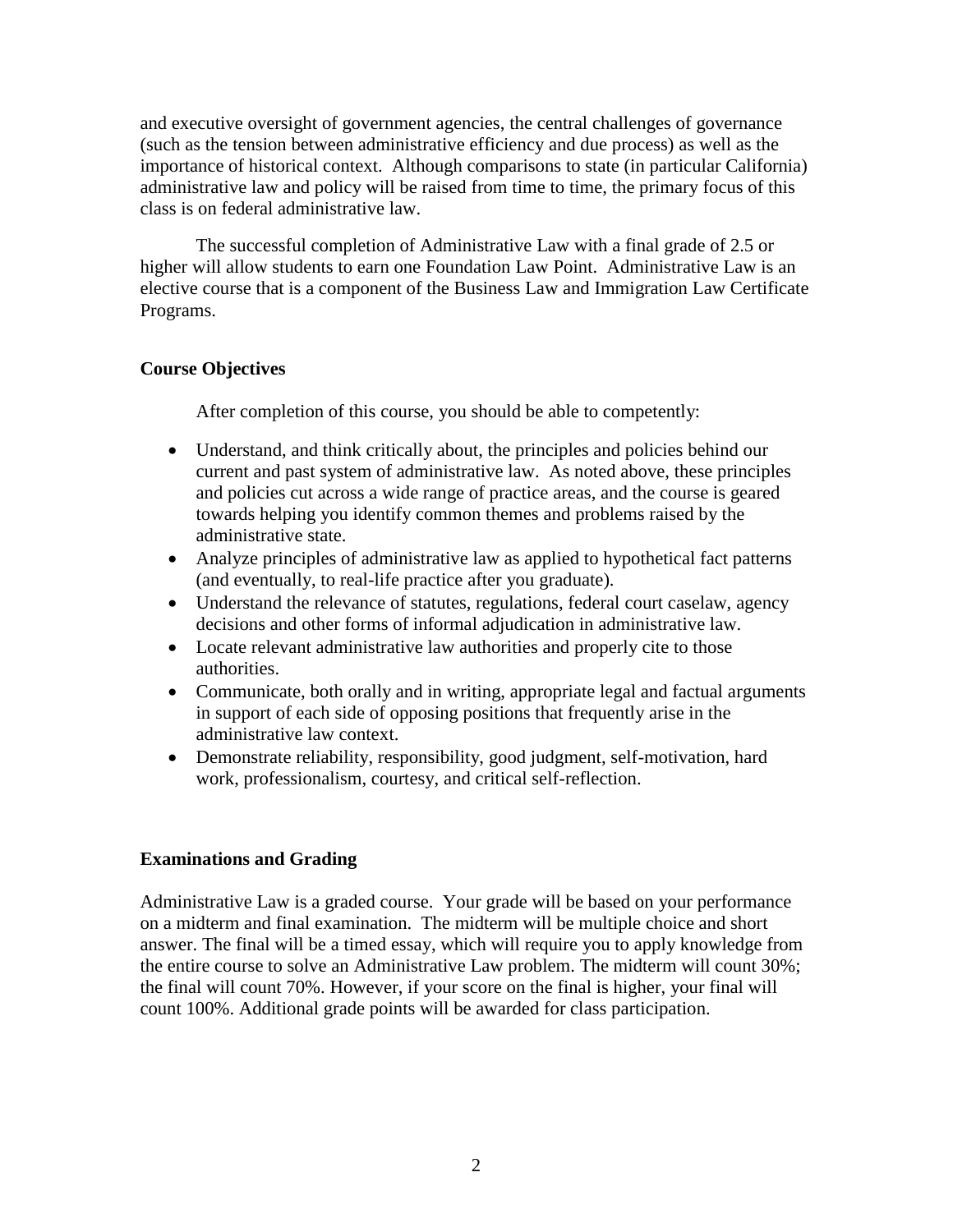# **PLEASE READ THE FOLLOWING INFORMATION CAREFULLY.**

# **Attendance and Participation**

Students must attend class regularly, read the required reading, and brief any cases in the text. **A student who is not prepared will be considered absent for that class.** There is no "free pass" policy for this course.

A student in the night section can be absent no more than **two** class sessions. A **student who exceeds the limit will be dropped from the course and receive a failing grade.** One class may be made up - after a showing of reasonable excuse for absence - by submitting written answers to the problems for the week. Additional makeup class sessions may be offered during the semester, depending on circumstances occasioned by Covid-19 and related public health concerns. However, no makeup class sessions are guaranteed. You are responsible for keeping an accurate count of your absences.

Students will be awarded "participation points" for volunteering to discuss cases, and demonstrating superior preparation and knowledge of the case. Similarly, students will be docked "participation points" if they are called upon and are unprepared. Participation points above expectation will be converted to additional grade points, up to 0.2.

# **Promptness**

Classes will begin promptly at the scheduled time. I will usually arrive in the classroom by 6:00. The time before class will be free time to ask questions or seek clarification on the subject matter. Please be seated and ready to start at the beginning of the class. Students who arrive late disrupt the learning process for others.

# **Food and Drink**

Due to the starting time of evening classes, I have no problem if you need to eat during class. However, please be respectful of others.

# **Computer Use**

You may use a personal computer during class **for note taking only**. You may not be on the Internet, check email, text, play games, etc.

### **Time Requirements for Class Preparation and the Study of Administrative Law**

ABA Standard 310 (b) (1) requires that students spend at least two hours of outside study time for every course credit hour. **This means you must devote** *at least six hours each week* **to the study of remedies outside the classroom.**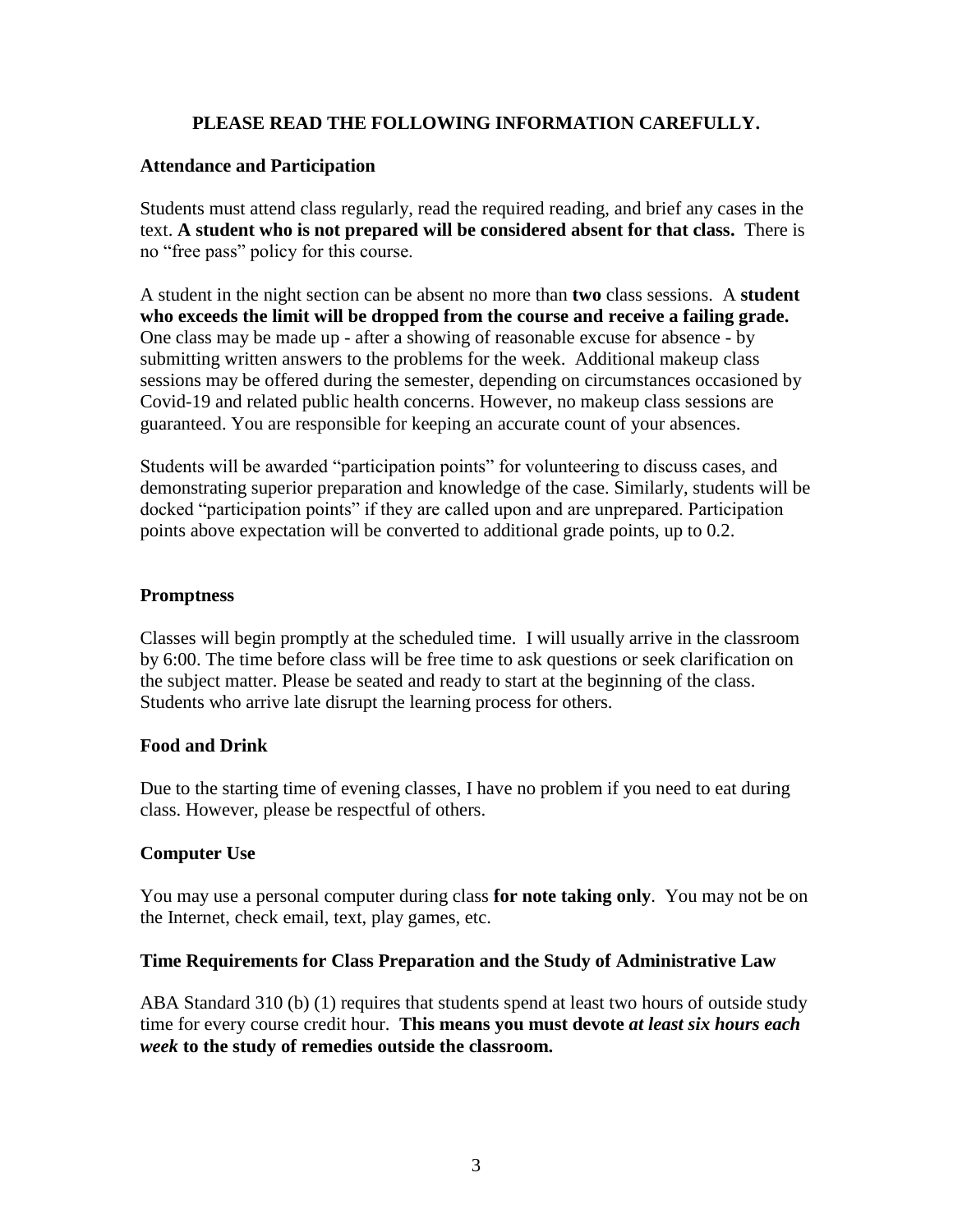# **Reading Assignments**

The following assignments are from the casebook. You should read the entire week's assignment before the first class in that week. I may assign additional problems that are not in the casebook. Read the corresponding sections in the recommended books to gain a fuller knowledge of the topics.

| Week           |                  | <b>Topic and Assignment</b>                                                                         |
|----------------|------------------|-----------------------------------------------------------------------------------------------------|
| $\mathbf{1}$   | August 24        | <b>Overview: Major categories;</b><br>statutory review<br>Chapters 1-3 (5-60)                       |
| $\overline{c}$ | August 31        | <b>APA and Federal Supremacy;</b><br><b>Rulemaking versus Adjudication</b><br>Chapters 4-5 (61-113) |
| 3              | Sept 7           | <b>Rulemaking and Power</b><br>Chapters 6-8 (117-165)                                               |
| 4              | Sept 14          | <b>Limits on Rulemaking; APA Rulemaking</b><br>Chapters 9-11 (167-241)                              |
| 5              | Sept 21          | <b>Informal Rulemaking</b><br>Chapters 12-14 (243-304)                                              |
| 6              | Sept 28          | <b>Adjudication and Power</b><br>Chapters 17-18 (345-392)                                           |
| 7              | Oct 5            | <b>Midterm Examination</b>                                                                          |
| 8              | Oct 12           | <b>Limits on Adjudicatory Power</b><br>Chapters 19-20 (393-457)                                     |
| 9              | Oct 19           | <b>APA Requirements for Adjudications</b><br>Chapters 21 (459-494)                                  |
| 10             | Oct 26           | <b>APA Hearings and Decisions</b><br>Chapters 23-24 (539-588)                                       |
| 11             | Nov <sub>2</sub> | <b>Judicial Review</b><br>Chapter 27 (639-641),<br>Chapter 32 (771-811)                             |
| 12             | Nov 9            | <b>Substantial Evidence Standard</b><br>Chapter 33 (813-834)                                        |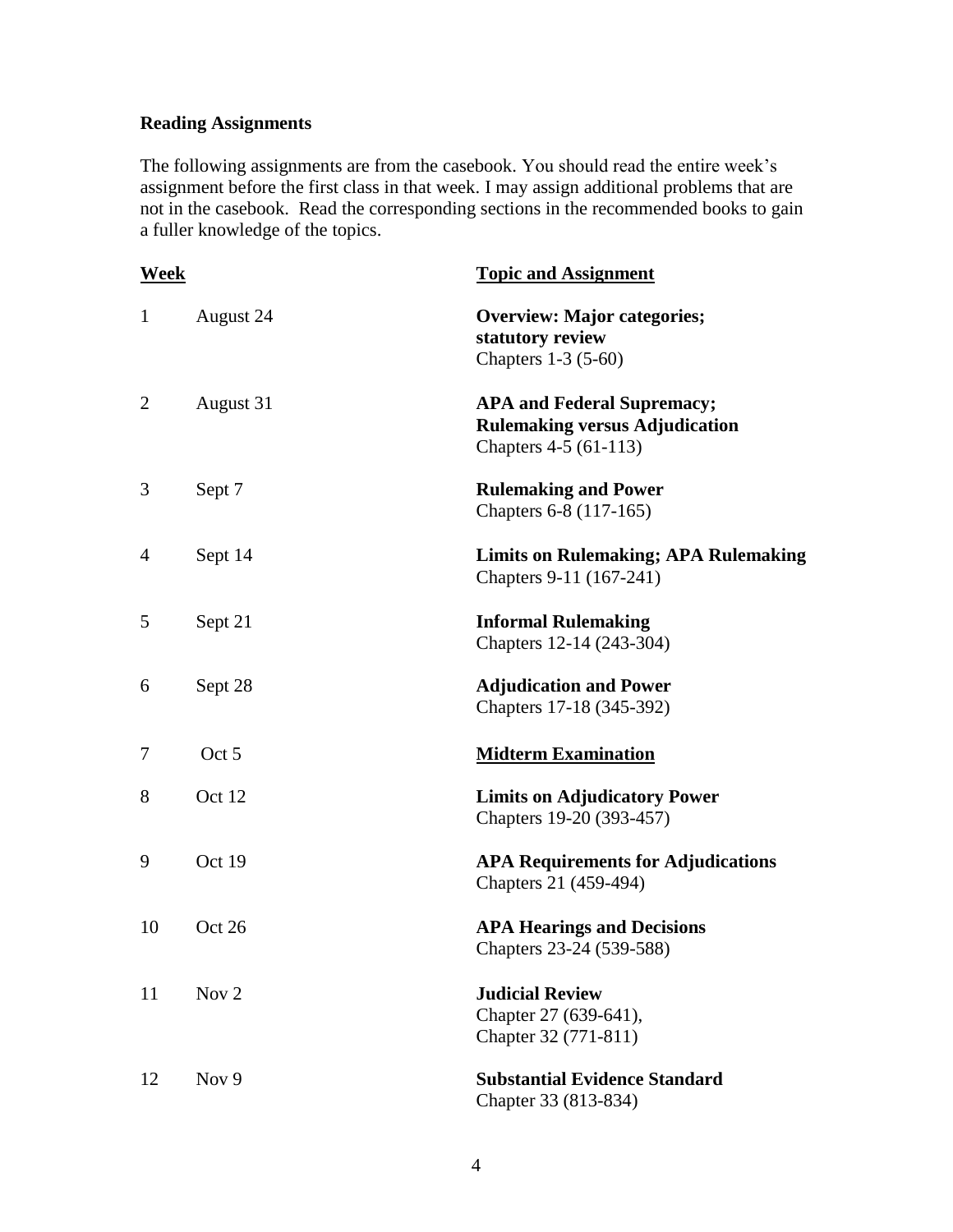| 13 | Nov 16   | <b>Arbitrary and Capricious Standard</b><br>Chapter 34 (835-862) |
|----|----------|------------------------------------------------------------------|
| 14 | Nov $23$ | Final review                                                     |
| 15 |          | Reading week                                                     |
| 16 |          | <b>Final Examination</b>                                         |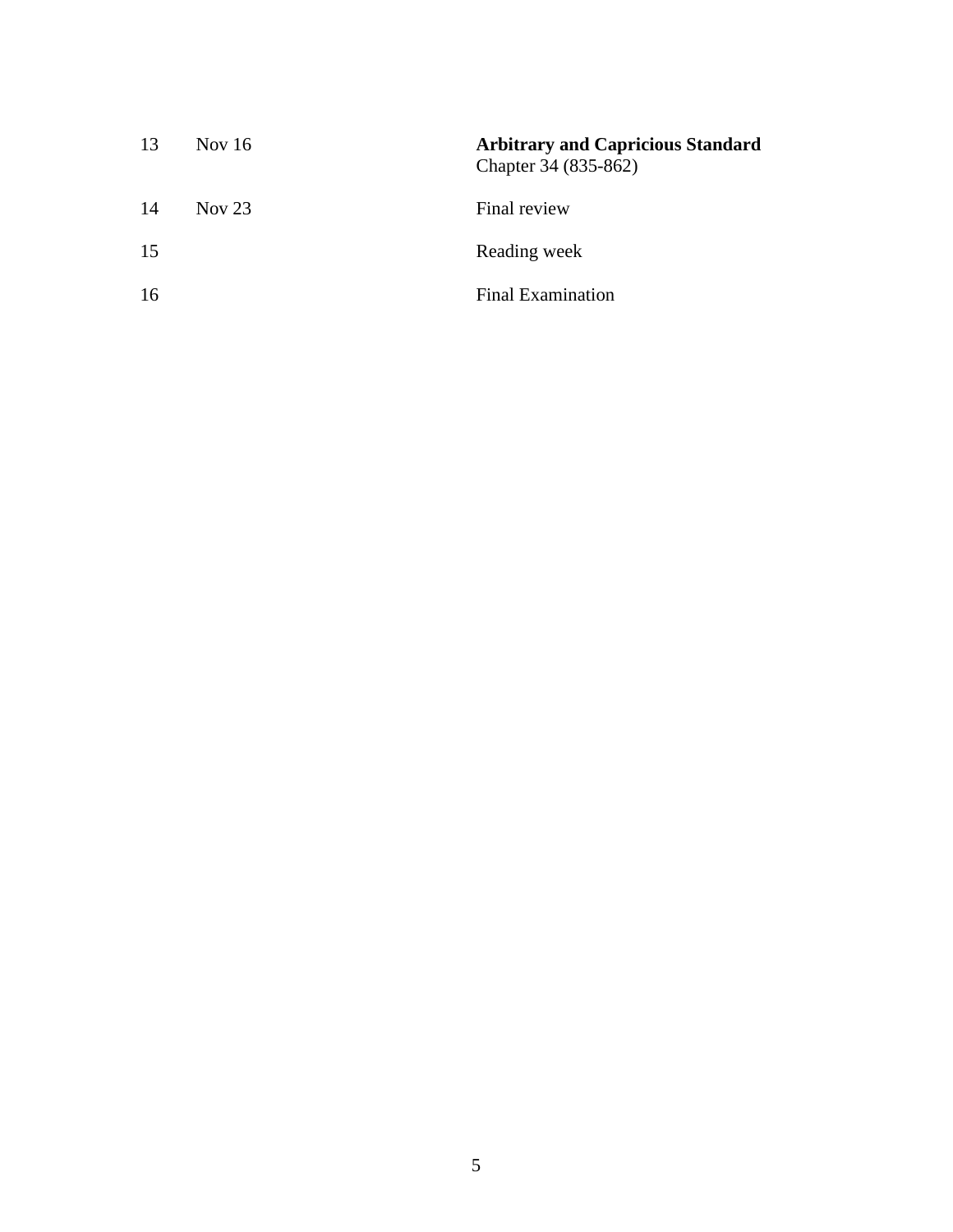### **DISABILITY SERVICES STATEMENT:**

Western State College of Law provides accommodations to qualified students with disabilities. The **Disabilities** Services Office assists qualified students with disabilities in acquiring reasonable and appropriate accommodations and in supporting equal access to services, programs, and activities at Western State College of Law.

To seek reasonable accommodations, a student must contact Senior Assistant Dean Donna Espinoza, Student Services Director and Disabilities Services Coordinator, whose office is in the Students Services suite. Dean Espinoza's phone number and email address are: (714) 459-1117; [despinoza@wsulaw.edu.](mailto:despinoza@wsulaw.edu) When seeking accommodations, a student should notify Dean Espinoza of her or his specific limitations and, if known, her or his specific requested accommodations. Students who seek accommodations will be asked to supply medical documentation of the need for accommodation. Classroom accommodations are not retroactive, but are effective only upon the student sharing approved accommodations with the instructor or professor. Therefore, students are encouraged to request accommodations as early as feasible with Dean Espinoza to allow for time to gather necessary documentation. If you have a concern or complaint in this regard, please notify Dean Espinoza; or please notify Dean Allen Easley at [aeasley@wsulaw.edu](mailto:aeasley@wsulaw.edu) or (714) 459-1168. Complaints will be handled in accordance with the College of Law's "Policy against Discrimination and Harassment."

# **Western State College of Law – Programmatic Learning Outcomes**

**Western State College of Law's curriculum is designed so that every student achieves a level of competency prior to graduation in each of the eight Programmatic Learning Outcomes listed below:**

### **(1) Doctrinal Knowledge**

Students will demonstrate knowledge of substantive and procedural law in the core curriculum subjects, including Contracts, Criminal Law, Criminal Procedure, Torts, Real Property, Business Association, Evidence, Civil Procedures, Constitutional Law, Estates, Community Property, Remedies, and Professional Responsibility.

#### **(2) Practice Skills**

Students will demonstrate the development of other law practice skills. Each student's chosen outcomes within this category will be varied based on the student's particular interests, coursework and work experiences. They may include, but are not limited to, the following topics: oral presentation and advocacy; interviewing; counseling; client service and business development; negotiations, mediation, arbitration, or other alternate dispute resolution methods;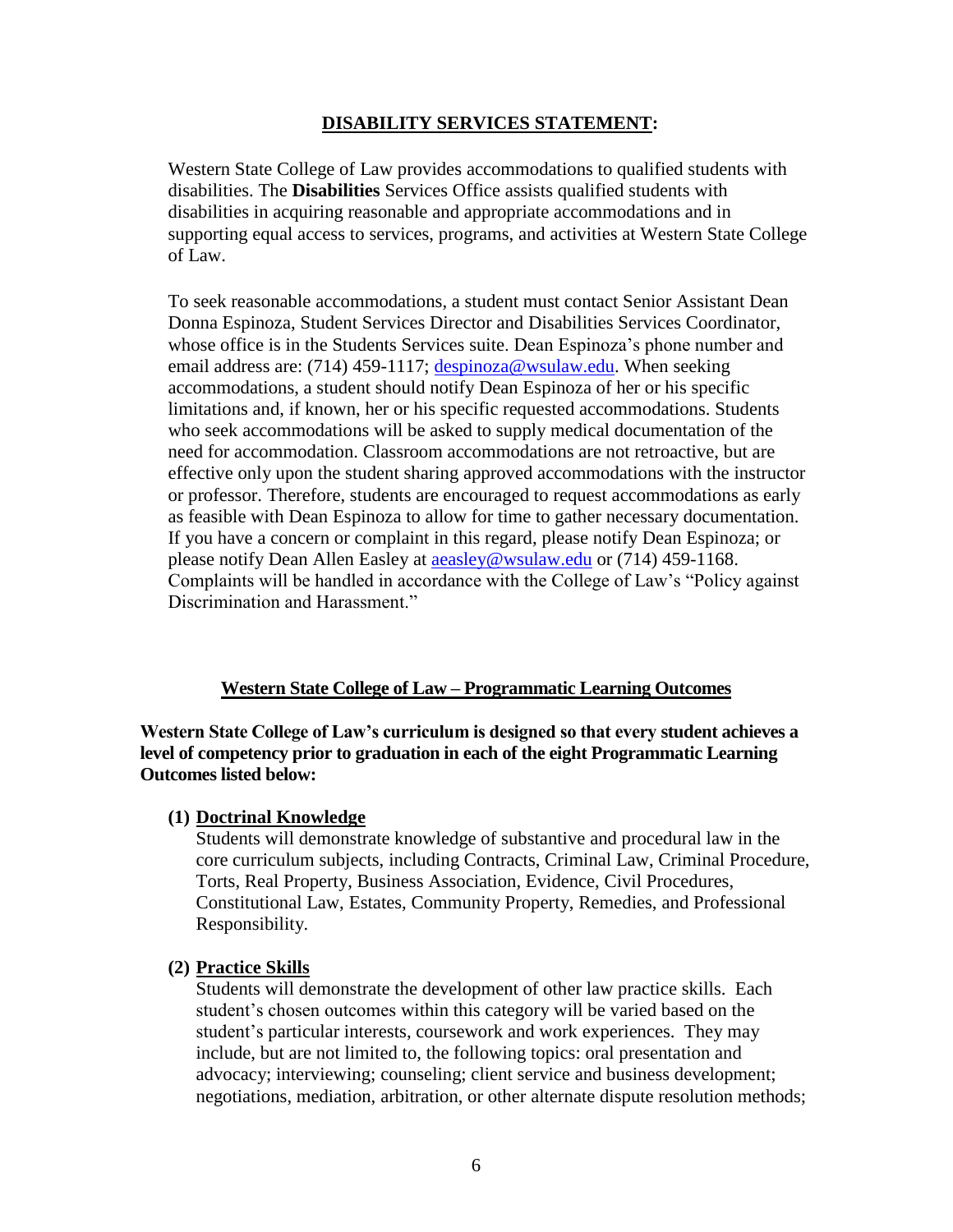advanced legal research and writing (excluding purely academic papers and the first four units earned in introductory first-year legal research and writing class); applied legal writing such as drafting contracts, pleadings, other legal instruments; law practice management or the use of technology in law practice; cultural competency; collaboration or project management; financial analysis, such as accounting, budgeting project management, and valuation; cost benefit analysis in administrative agencies; use of technology, data analyses, or predictive coding; business strategy and behavior; pre-trial preparation, fact investigation, such as discovery, e-discovery, motion practice, assessing evidence, or utilizing experts; trial practice; professional civility and applied ethics; a law clinic that includes a classroom component; or a legal externship that includes a classroom component.

#### **(3) Legal Analysis**

Students will demonstrate the ability to identify the factual and legal issues implicated by a fact pattern and to appropriately use cases (including identifying the salient features of an appropriate precedent case, identifying legally significant similarities or differences between the precedent case and a fact pattern and explaining why those are legally significant) and rules (including the ability to connect legally significant facts in a fact pattern to the rule) to predict how a court would decide the issue. Students will also demonstrate the ability to identify and evaluate the public policies of a precedent case or rule, and be able to evaluate how public policy can impact the application of a rule to the legal issue.

### **(4) Legal Research**

Students will demonstrate the ability to locate relevant legal authority using a variety of book and electronic resources, and to properly cite to such legal authority.

#### **(5) Communication**

Students will demonstrate the ability to communicate both orally and in writing in a manner appropriate to a particular task to effectively convey the author or speaker's ideas. This includes audience sensitivity in written and oral communication (the ability to adopt a tone, style and level of detail appropriate to the needs, knowledge and expertise of the audience); and written communication basic proficiency (the ability to use the conventions of grammar, spelling, punctuation, diction and usage appropriate to the task and sufficient to convey effectively the author's ideas).

#### **(6) Advocacy of Legal Argument**

Students will demonstrate the ability, in both oral and written formats, to evaluate the legal, economic and social strengths and weaknesses of a case and use case and statutory authority as well as public policy to persuade others. Making policy-based arguments includes the ability to identify and evaluate the public policies of a precedent case or rule and their implications, and be able to assert such appropriate arguments to support a particular application or distinction of a